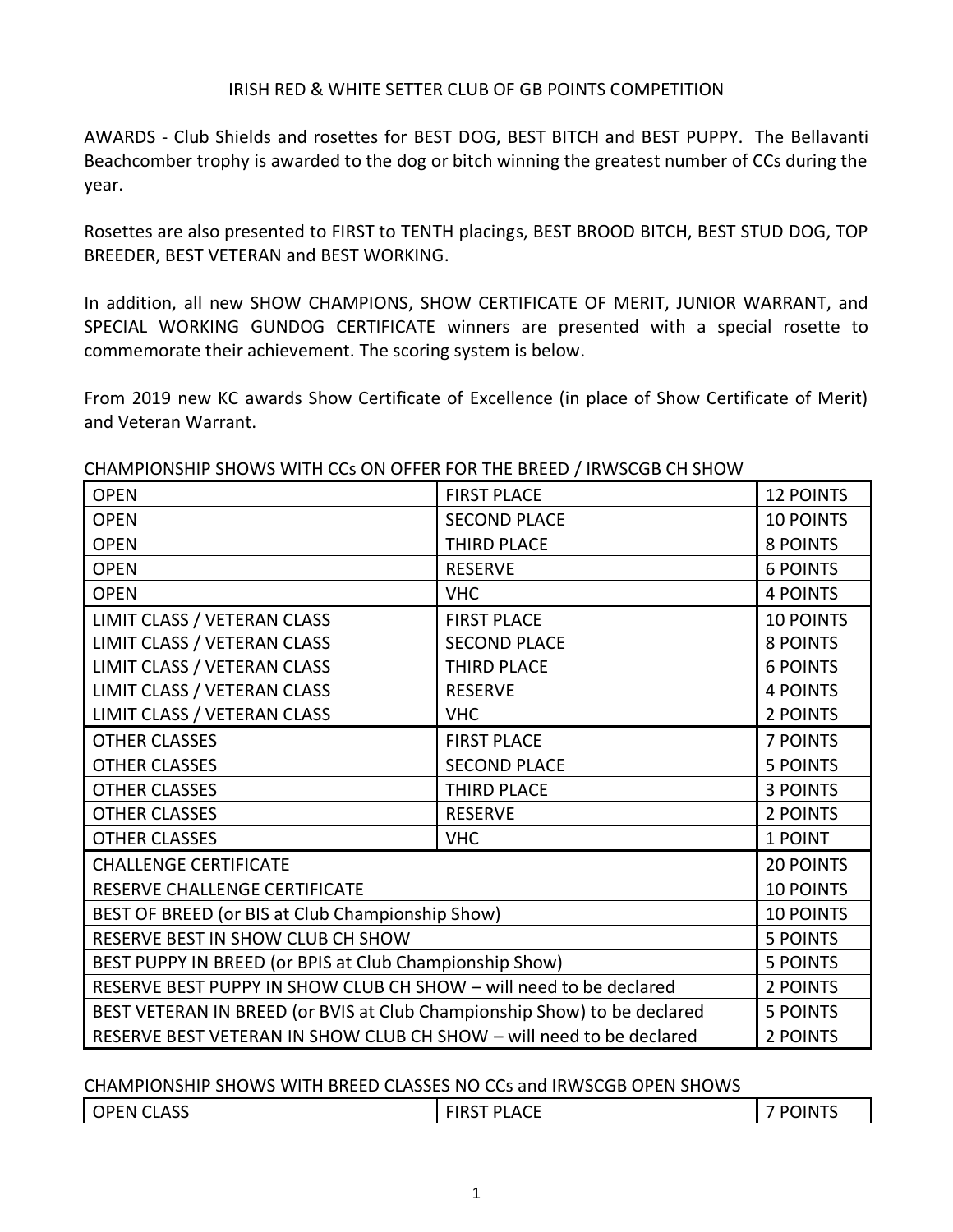| <b>OPEN CLASS</b>                                                   | <b>SECOND PLACE</b> | <b>5 POINTS</b>  |
|---------------------------------------------------------------------|---------------------|------------------|
| <b>OPEN CLASS</b>                                                   | <b>THIRD PLACE</b>  | <b>3 POINTS</b>  |
| <b>OPEN CLASS</b>                                                   | <b>RESERVE</b>      | 2 POINTS         |
| <b>OPEN CLASS</b>                                                   | <b>VHC</b>          | 1 POINT          |
| LIMIT CLASS OR VETERAN CLASS                                        | <b>FIRST PLACE</b>  | <b>6 POINTS</b>  |
| LIMIT CLASS OR VETERAN CLASS                                        | <b>SECOND PLACE</b> | <b>4 POINTS</b>  |
| LIMIT CLASS OR VETERAN CLASS                                        | THIRD PLACE         | <b>3 POINTS</b>  |
| LIMIT CLASS OR VETERAN CLASS                                        | <b>RESERVE</b>      | 2 POINTS         |
| LIMIT CLASS OR VETERAN CLASS                                        | <b>VHC</b>          | 1 POINT          |
| <b>OTHER CLASSES</b>                                                | <b>FIRST PLACE</b>  | <b>5 POINTS</b>  |
| <b>OTHER CLASSES</b>                                                | <b>SECOND PLACE</b> | <b>4 POINTS</b>  |
| <b>OTHER CLASSES</b>                                                | <b>THIRD PLACE</b>  | <b>3 POINTS</b>  |
| <b>OTHER CLASSES</b>                                                | <b>RESERVE</b>      | 2 POINTS         |
| <b>OTHER CLASSES</b>                                                | <b>VHC</b>          | 1 POINT          |
| <b>BEST OF SEX</b>                                                  |                     | <b>10 POINTS</b> |
| <b>RESERVE BEST OF SEX</b>                                          |                     | <b>5 POINTS</b>  |
| <b>BEST OF BREED</b>                                                |                     | <b>5 POINTS</b>  |
| RESERVE BEST IN SHOW (CLUB SHOW ONLY)                               |                     | 2 POINTS         |
| <b>BEST PUPPY IN BREED</b>                                          |                     | 3 POINTS         |
| RESERVE BEST PUPPY (CLUB SHOW ONLY and would need to be declared)   |                     | 2 POINTS         |
| <b>BEST VETERAN IN BREED</b>                                        |                     | <b>3 POINTS</b>  |
| RESERVE BEST VETERAN (CLUB SHOW ONLY and would need to be declared) |                     | 2 POINTS         |

# GENERAL CHAMPIONSHIP SHOWS WITH BREED CLASSES WITH/WITHOUT CCs

| <b>BEST IN SHOW</b>             | <b>50 POINTS</b> |
|---------------------------------|------------------|
| <b>RESERVE BEST IN SHOW</b>     | <b>25 POINTS</b> |
| <b>GROUP 1</b>                  | <b>20 POINTS</b> |
| <b>GROUP 2</b>                  | <b>15 POINTS</b> |
| <b>GROUP 3</b>                  | <b>10 POINTS</b> |
| <b>GROUP 4</b>                  | <b>5 POINTS</b>  |
| <b>BEST VETERAN IN SHOW</b>     | <b>20 POINTS</b> |
| <b>BEST PUPPY IN SHOW</b>       | <b>20 POINTS</b> |
| <b>GROUP 1 VETERAN OR PUPPY</b> | 8 POINTS         |
| <b>GROUP 2 VETERAN OR PUPPY</b> | <b>6 POINTS</b>  |
| <b>GROUP 3 VETERAN OR PUPPY</b> | <b>4 POINTS</b>  |
| <b>GROUP 4 VETERAN OR PUPPY</b> | 2 POINTS         |

## GROUP CHAMPIONSHIP SHOWS SCHEDULING BREED CLASSES

| <b>BEST IN SHOW</b>         | <b>20 POINTS</b> |
|-----------------------------|------------------|
| <b>RESERVE BEST IN SHOW</b> | <b>15 POINTS</b> |
| <b>BEST IN SHOW 3</b>       | <b>10 POINTS</b> |
| <b>BEST IN SHOW 4</b>       | 5 POINTS         |
| <b>BEST PUPPY IN SHOW</b>   | 8 POINTS         |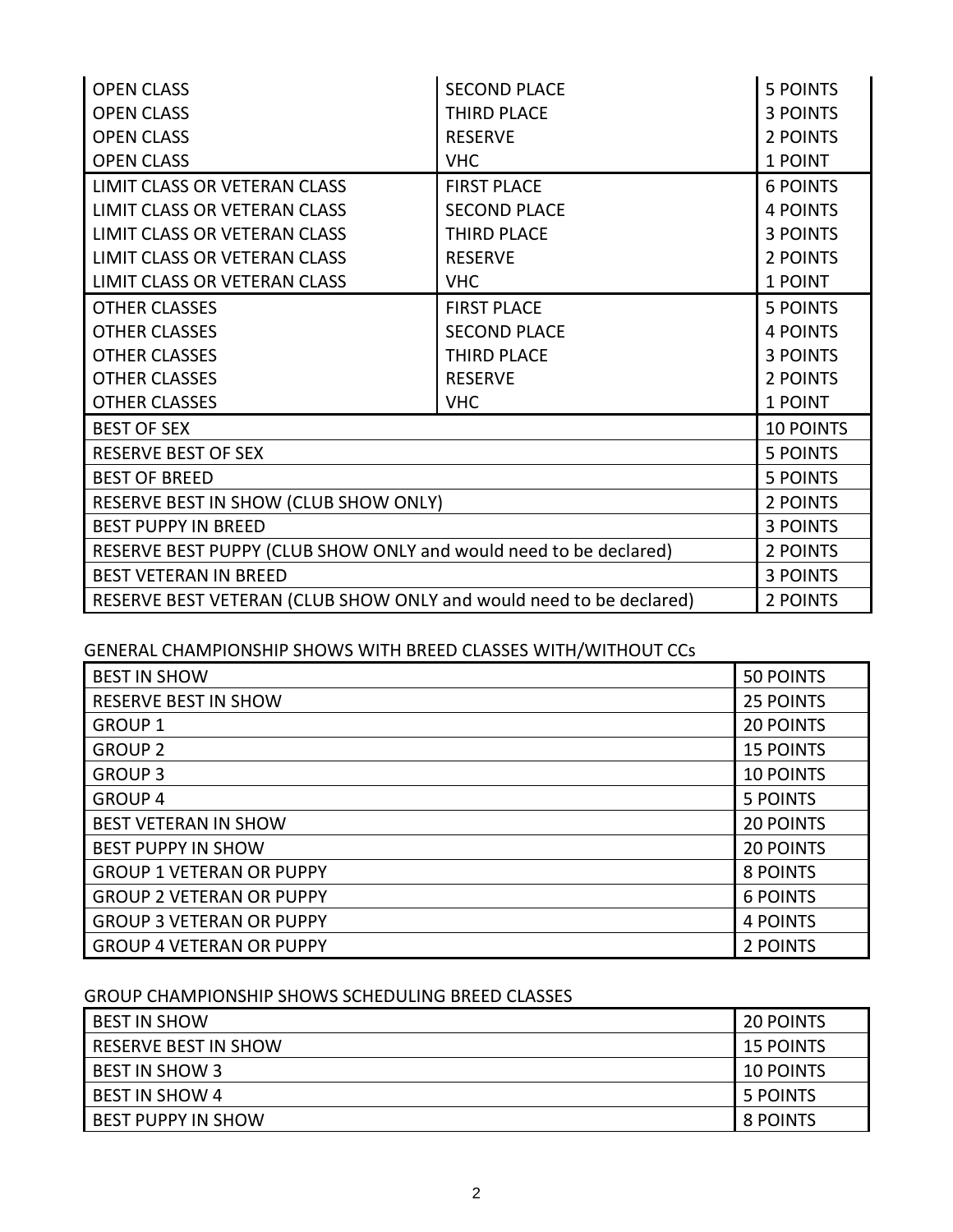| <b>RESERVE BEST PUPPY IN SHOW</b> | 6 POINTS |
|-----------------------------------|----------|
| <b>BEST PUPPY IN SHOW 3</b>       | 4 POINTS |
| <b>BEST PUPPY IN SHOW 4</b>       | 2 POINTS |
| <b>BEST VETERAN IN SHOW</b>       | 8 POINTS |
| RESERVE BEST VETERAN IN SHOW      | 6 POINTS |
| <b>BEST VETERAN IN SHOW 3</b>     | 4 POINTS |
| <b>BEST VETERAN IN SHOW 4</b>     | 2 POINTS |

#### SUB GROUP CHAMPIONSHIP SHOWS SCHEDULING BREED CLASSES

| <b>BEST IN SHOW</b>         | 10 POINTS       |
|-----------------------------|-----------------|
| <b>RESERVE BEST IN SHOW</b> | 5 POINTS        |
| <b>BEST PUPPY IN SHOW</b>   | 6 POINTS        |
| RESERVE BEST PUPPY IN SHOW  | 3 POINTS        |
| <b>BEST VETERAN IN SHOW</b> | <b>6 POINTS</b> |

For Puppies points can be accumulated from any class up until the age of 12 months. Points gained in Special Puppy classes after the dog's first birthday do not count towards the Top Puppy award. For Veterans points can be accumulated from any class after the dog's seventh birthday.

\* Best Veteran in Breed points will only be awarded where they are officially declared by the Society. The following shows are excluded from BVIB - Boston, Crufts, Three Counties, Border Union, Blackpool, Paignton, Driffield (this list may change from time to time dependent on individual Societies).

### Top Breeder Top Stud and Top Brood Bitch points

Breeder is the club member; all their progeny winning awards will count

### Shows with CCs on offer

| First CC in calendar year won by each dog bred by  | 20 points $+5$ extra for BOB = 25 in total |
|----------------------------------------------------|--------------------------------------------|
| breeder                                            |                                            |
| Subsequent CCs in calendar year won by each dog    | 10 point each $+5$ for BOB = 15 in total   |
| First RCC in calendar year won by each dog bred by | 10 points                                  |
| breeder                                            |                                            |
| Subsequent RCC in calendar year won by each dog    | 5 points                                   |

#### Shows without CCs

| First Best of Sex in calendar year won by each dog  | 8 points $+ 2$ extra for BOB = 10 in total |
|-----------------------------------------------------|--------------------------------------------|
| bred by breeder                                     |                                            |
| Subsequent Best of Sex in calendar year won by each | 4 points each $+1$ for BOB = 5 in total    |
| dog                                                 |                                            |
| First RBS in calendar year won by each dog bred by  | 4 points                                   |
| breeder                                             |                                            |
| Subsequent RBS in calendar year won by each dog     | 2 points                                   |